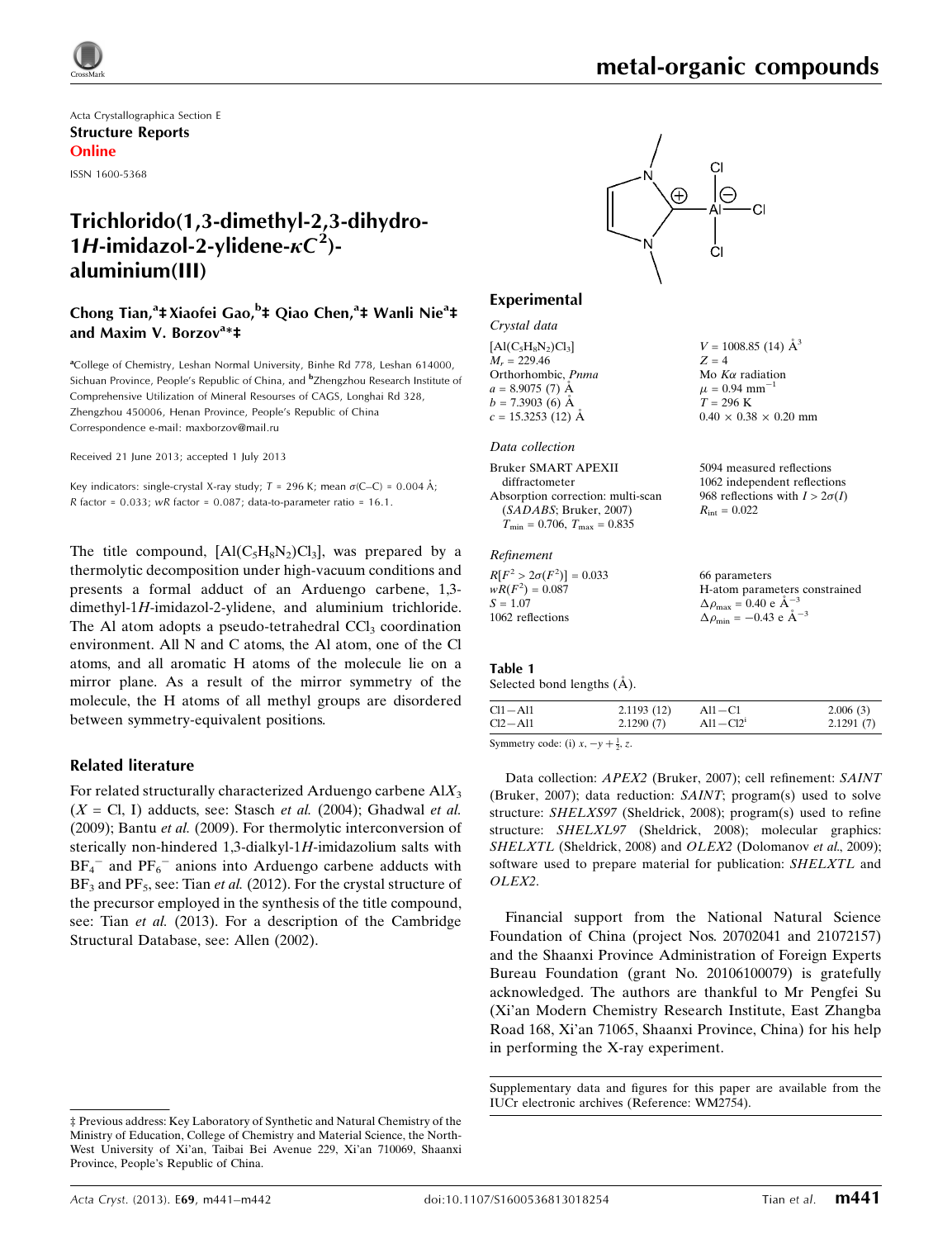#### References

- [Allen, F. H. \(2002\).](https://scripts.iucr.org/cgi-bin/cr.cgi?rm=pdfbb&cnor=wm2754&bbid=BB1) Acta Cryst. B58, 380–388.
- [Bantu, B., Pawar, G. M., Wurst, K., Decker, U., Schmidt, A. M. & Buschmeiser,](https://scripts.iucr.org/cgi-bin/cr.cgi?rm=pdfbb&cnor=wm2754&bbid=BB2) M. R. (2009). [Eur. J. Inorg. Chem.](https://scripts.iucr.org/cgi-bin/cr.cgi?rm=pdfbb&cnor=wm2754&bbid=BB2) pp. 1970–1976.
- Bruker (2007). APEX2, SAINT and SADABS[. Bruker AXS Inc., Madison,](https://scripts.iucr.org/cgi-bin/cr.cgi?rm=pdfbb&cnor=wm2754&bbid=BB3) [Wisconsin, USA.](https://scripts.iucr.org/cgi-bin/cr.cgi?rm=pdfbb&cnor=wm2754&bbid=BB3)
- [Dolomanov, O. V., Bourhis, L. J., Gildea, R. J., Howard, J. A. K. & Puschmann,](https://scripts.iucr.org/cgi-bin/cr.cgi?rm=pdfbb&cnor=wm2754&bbid=BB4) H. (2009). [J. Appl. Cryst.](https://scripts.iucr.org/cgi-bin/cr.cgi?rm=pdfbb&cnor=wm2754&bbid=BB4) 42, 339–341.
- [Ghadwal, R. S., Roesky, H. W., Herbst-Irmer, R. & Jones, P. G. \(2009\).](https://scripts.iucr.org/cgi-bin/cr.cgi?rm=pdfbb&cnor=wm2754&bbid=BB5) Z. [Anorg. Allg. Chem.](https://scripts.iucr.org/cgi-bin/cr.cgi?rm=pdfbb&cnor=wm2754&bbid=BB5) 635, 431–433.
- [Sheldrick, G. M. \(2008\).](https://scripts.iucr.org/cgi-bin/cr.cgi?rm=pdfbb&cnor=wm2754&bbid=BB6) Acta Cryst. A64, 112–122.
- [Stasch, A., Singh, S., Roesky, H. W., Noltemeyer, M. & Schmidt, H.-G. \(2004\).](https://scripts.iucr.org/cgi-bin/cr.cgi?rm=pdfbb&cnor=wm2754&bbid=BB7) [Eur. J. Inorg. Chem.](https://scripts.iucr.org/cgi-bin/cr.cgi?rm=pdfbb&cnor=wm2754&bbid=BB7) pp. 4052–4055.
- [Tian, C., Chen, Q., Hu, W., Nie, W. & Borzov, M. V. \(2013\). Private](https://scripts.iucr.org/cgi-bin/cr.cgi?rm=pdfbb&cnor=wm2754&bbid=BB8) [communication \(CCDC 945892\). CCDC, Cambridge, England.](https://scripts.iucr.org/cgi-bin/cr.cgi?rm=pdfbb&cnor=wm2754&bbid=BB8)
- [Tian, C., Nie, W., Borzov, M. V. & Su, P. \(2012\).](https://scripts.iucr.org/cgi-bin/cr.cgi?rm=pdfbb&cnor=wm2754&bbid=BB9) Organometallics, 31, 1751– [1760.](https://scripts.iucr.org/cgi-bin/cr.cgi?rm=pdfbb&cnor=wm2754&bbid=BB9)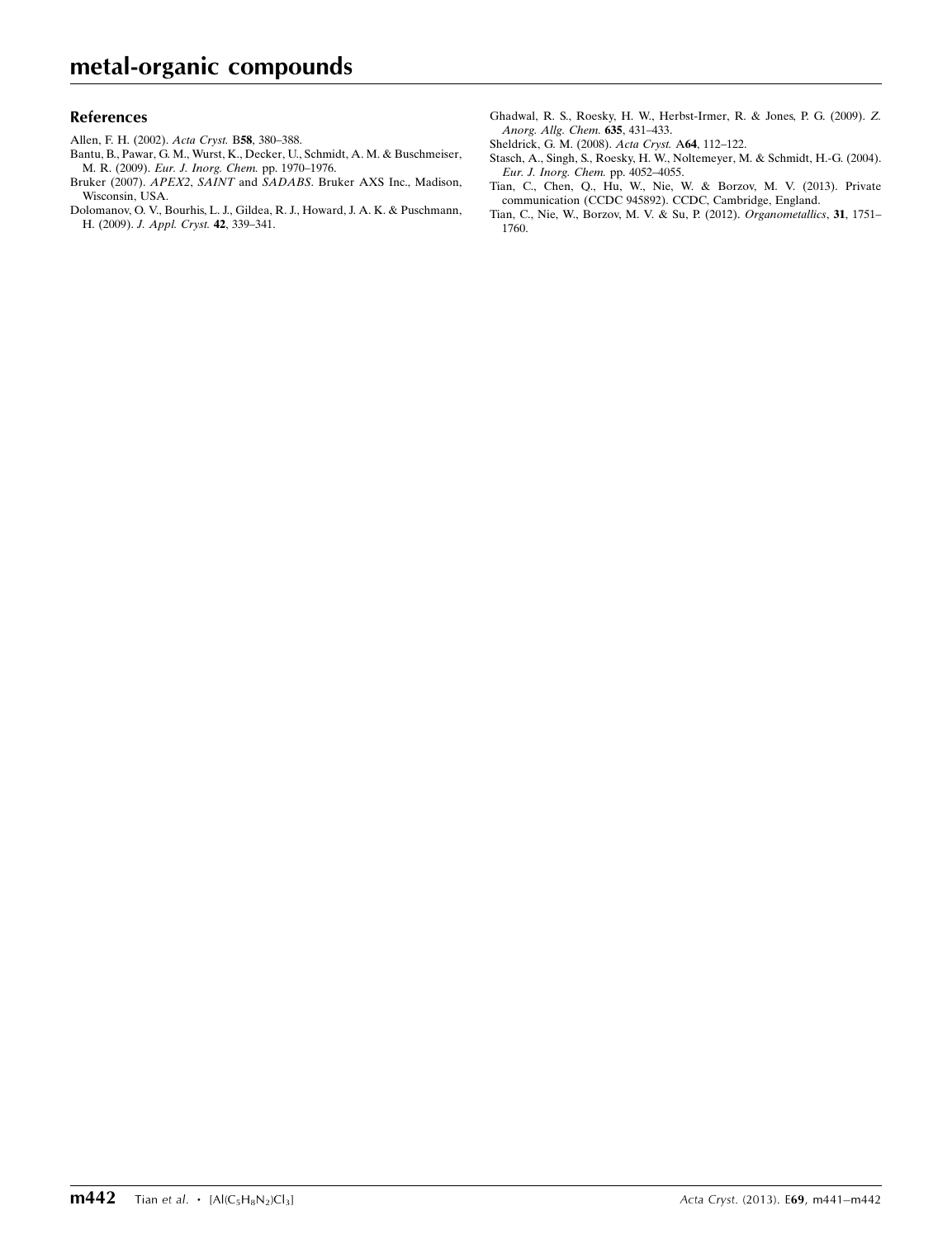# **supporting information**

*Acta Cryst.* (2013). E**69**, m441–m442 [doi:10.1107/S1600536813018254]

## **Trichlorido(1,3-dimethyl-2,3-dihydro-1***H***-imidazol-2-ylidene-***κC***<sup>2</sup> )aluminium(III)**

### **Chong Tian, Xiaofei Gao, Qiao Chen, Wanli Nie and Maxim V. Borzov**

#### **S1. Comment**

Structurally characterized Al*X*<sub>3</sub> ( $X = Cl$ , I) adducts with Arduengo carbenes (ACs) are known since 2004 (Stasch *et al.*, 2004) and are still few (Ghadwal *et al.*, 2009; Bantu *et al.*, 2009). Except of the first described representative, *viz*. trichlorido(1,3,4,5-dimethyl-2,3-dihydro-1*H*-imidazol-2-ylidene-*κC*<sup>2</sup> )aluminium (Stasch *et al.*, 2004), they all present complexes with sterically hindered ACs which bear either mesityl or 2,6-diisopropylphenyl substituents at the N-atoms. Of interest, in all four structurally characterized *X*3Al—AC adducts, the Al atoms are in a tetrahedral coordination environment as shown by an analysis of the structures compiled in the Cambridge Structural Database (Allen, 2002) [CSD; Version 5.34, release May 2013; 4 entries, 4 fragments].

Preparation of all Al complexes mentioned above includes, as a step, generation of a free AC by deprotonation of a corresponding imidazolium salt with a strong base under mild conditions. This seriously limits the method due to the known thermal instability of sterically non-hindered ACs even in solution. Recently, we developed a facile route to  $BF_3$ and PF<sub>5</sub> adducts with sterically non-hindered ACs by a thermolytic decomposition of related imidazolium salts with [BF<sub>4</sub>] and/or [PF<sub>5</sub>] anions under high-vacuum conditions [573–673 K, 1.3–2.0×10<sup>-1</sup> Pa; Tian *et al.* (2012)]. Heating of an equimolar mixture of 1,3-dimethyl-1H-imidazolium (hydrogen difluoride),  $[C_5H_8N_2^+][HF_2]$ , (II), and AlCl<sub>3</sub> under the same conditions followed by re-crystallization precedures led to formation of the title compound (I),  $C_5H_8N_2AICl_3$ , in a moderate yield (see Experimental for the details; for the crystal structure of (II), see: Tian *et al.*, 2013).

Compound (I) presents a formal adduct of an Arduengo carbene, 1,3-dimethyl-1*H*-imidazol-2-ylidene, and aluminium trichloride. The Al-atom adopts a pseudo-tetrahedral coordination environment, defined by the three Cl atoms and the carbene C atom (Table 1). All N- and C-atoms, the Al-atom, one of the Cl-atoms, and all aromatic H-atoms of the molecule lie on a mirror plane at (*x*, 1/4, *z*). The H-atoms of methyl groups are disordered between symmetry equivalent positions (Fig. 1).

#### **S2. Experimental**

Acetonitrile and toluene solvents were kept over and distilled from CaH2 and/or Na/K alloy under Ar atmosphere, respectively. AlCl<sub>3</sub> was sublimed in high vacuum prior to use. <sup>1</sup>H NMR spectra were recorded on a Varian 400 INOVA instrument in CD<sub>3</sub>CN at 400 MHz and 298 K, with the signal of the residual solvent protons  $[\delta(H) = 1.94$  p.p.m.] used as an internal reference.

The imidazolium salt (II) was prepared by a reaction of AgF (1.27 g, 10.0 mmol) and 1,3-dimethyl-1*H*-imidazolium iodide (2.24 g, 10.0 mmol) in distilled water (25 ml). The precipitate of AgI was filtered off, the filtrate was concentrated till dryness, and dried on the high-vacuum line  $(1.3-2.0\times10^{-1}$  Pa) at 323 K. Recrystallization from an ethanol/acetone mixture (1: 1) followed by double recrystallization from dry acetonitrile gave 0.93 g  $(6.8 \text{ mmol}, 68%)$  of (II) as colorless crystals. 1 H NMR *δ* p.p.m.: 3.85 (s, 6H, CH3), 7.44 (s, 2H, CH=CH), 9.45 (s, 1H, NCHN).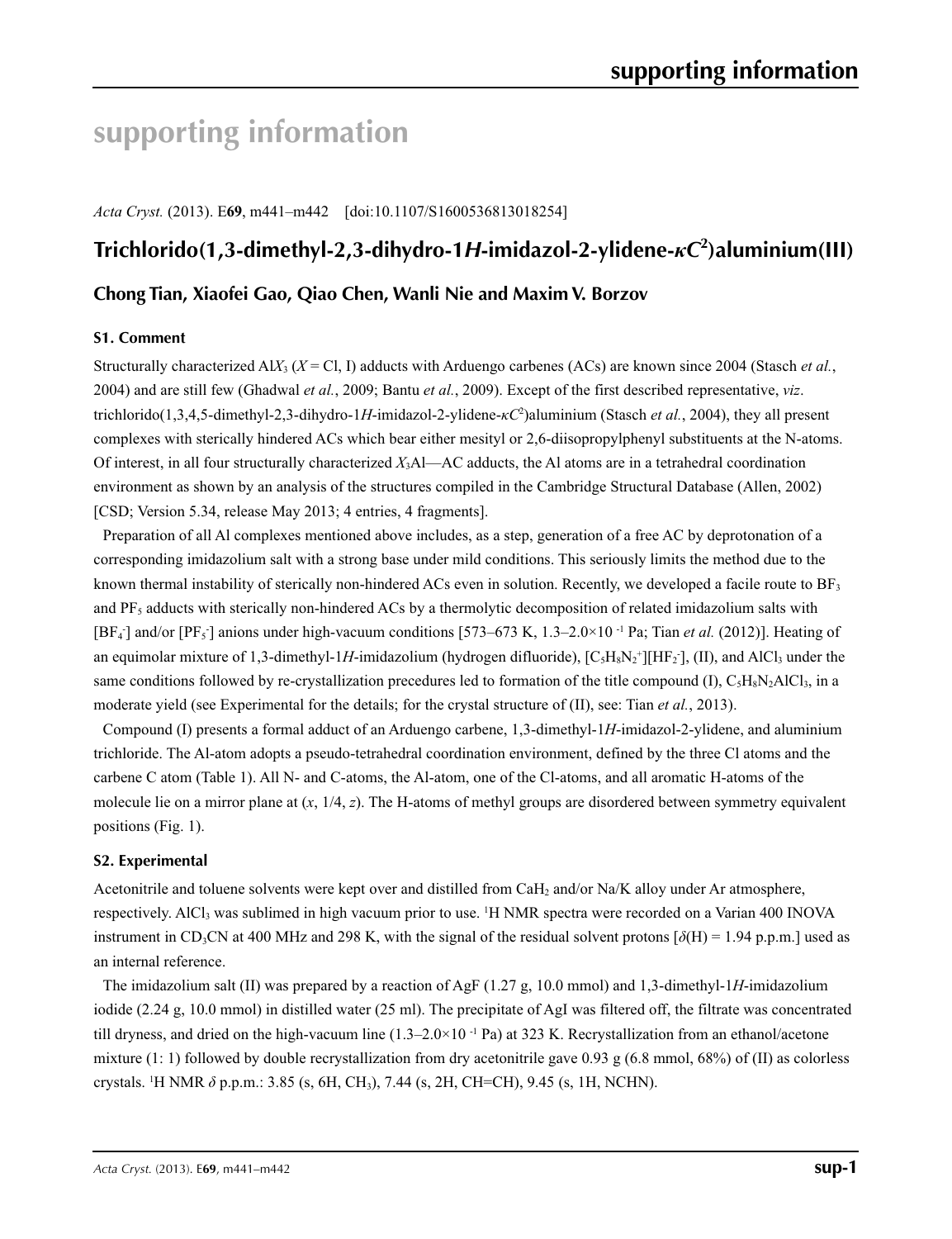Compound (I): Crystalline (II) (0.93 g, 6.8 mmol) and AlCl<sub>3</sub> (0.91 g, 6.8 mmol) were placed into a small apparatus for distillation of high-melting compounds, the system was connected to the high-vacuum line  $(1.3-2.0\times10^{-1}$  Pa) through a liq. N<sub>2</sub> cooled trap, evacuated, and heated. At approximately  $423$  K, the signs of melting were observed and then a strongly exothermic reaction accompanied by a gas evolution started. The temperature of the reaction mixture was then increased up to 573 K and the crude product was collected in the receiver as a reddish oil (reaction vessel temperature 573–673 K). The crude compound of (I)  $(1.03 \text{ g}, 4.5 \text{ mmol}, 66\%)$  was allowed to crystallize in a refrigerator (270 K, 7) days). <sup>1</sup>H NMR δ p.p.m.: 3.98 (s, 6H, CH<sub>3</sub>), 7.24 (s, 2H, CH=CH). Single crystal of (I) suitable for the X-ray diffraction analysis were grown by recrystallization of crude (I) from dry toluene, mounted in a Lindemann glass capillary  $(0, 0.5)$ mm, glove box,  $N_2$  atmosphere) and sealed off.

#### **S3. Refinement**

The H atoms were treated as riding atoms with distances C—H = 0.96 (CH<sub>3</sub>), 0.93 Å (C<sub>Ar</sub>H) and  $U_{iso}(H) = 1.5$   $U_{eq}(C)$ , 1.2  $U_{eq}(C)$ , respectively. The H-atoms of the methyl groups are disordered due to the mirror symmetry of the aromatic ring; hance they were refined with half-occupancy.



#### **Figure 1**

The molecular structure of compound (I). Thermal displacement ellipsoids are shown at the 50% probability level. Bonds to symmetry-equivalent disordered H-atoms are dashed. [Symmetry code: (i) *x*, -*y* + 1/2, *z*.]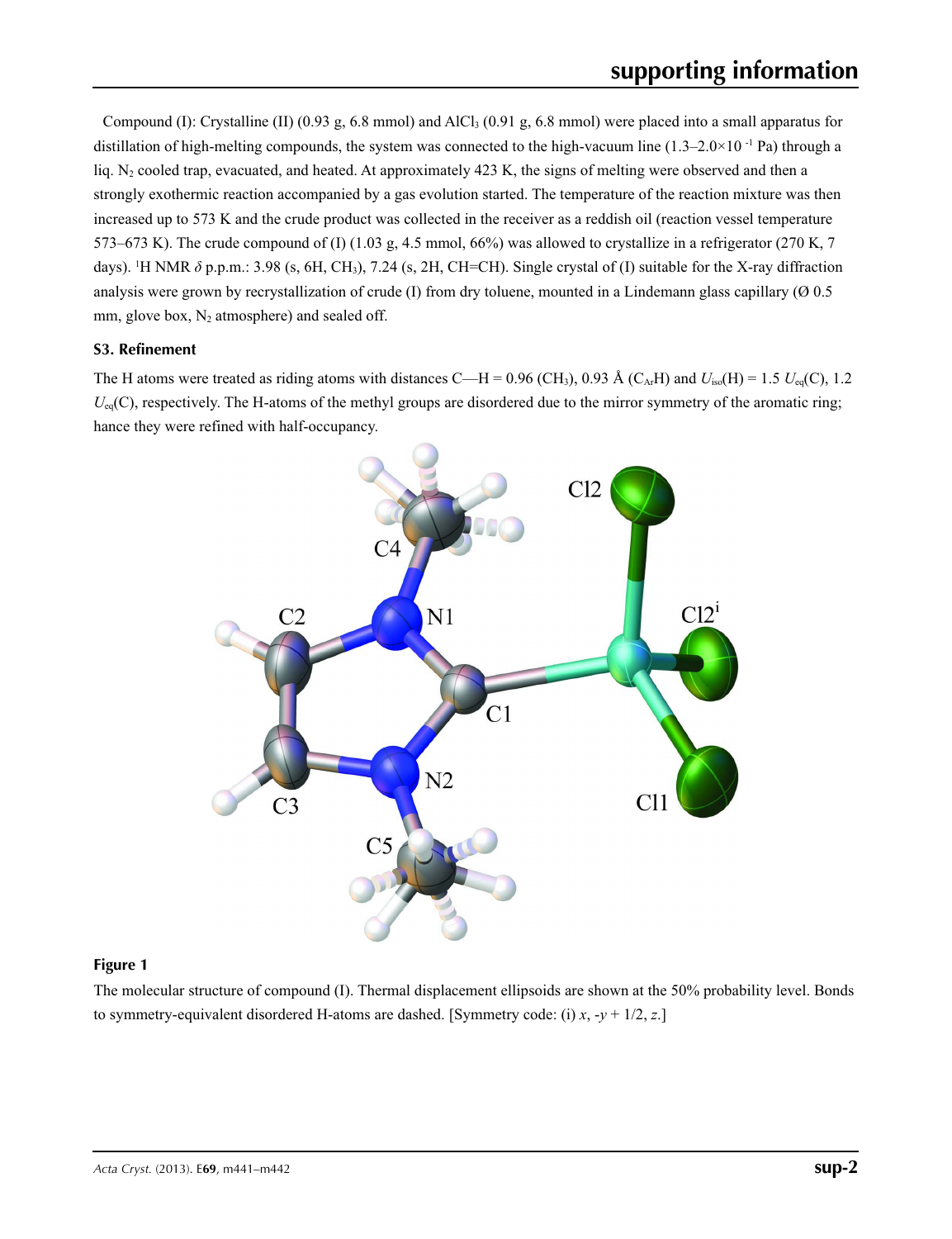#### **Trichlorido(1,3-dimethyl-2,3-dihydro-1***H***-imidazol-2-ylidene-***κC***<sup>2</sup> )aluminium(III)**

#### *Crystal data*

 $[A(C<sub>5</sub>H<sub>8</sub>N<sub>2</sub>)Cl<sub>3</sub>]$  $M_r = 229.46$ Orthorhombic, *Pnma* Hall symbol: -P 2ac 2n  $a = 8.9075(7)$  Å  $b = 7.3903$  (6) Å  $c = 15.3253(12)$  Å  $V = 1008.85$  (14) Å<sup>3</sup>  $Z = 4$ 

#### *Data collection*

| <b>Bruker SMART APEXII</b>                         | 5094 measured reflections                                               |
|----------------------------------------------------|-------------------------------------------------------------------------|
| diffractometer                                     | 1062 independent reflections                                            |
| Radiation source: fine-focus sealed tube           | 968 reflections with $I > 2\sigma(I)$                                   |
| Graphite monochromator                             | $R_{\text{int}} = 0.022$                                                |
| Detector resolution: 8.333 pixels mm <sup>-1</sup> | $\theta_{\text{max}} = 26.0^{\circ}, \theta_{\text{min}} = 2.6^{\circ}$ |
| phi and $\omega$ scans                             | $h = -7 \rightarrow 10$                                                 |
| Absorption correction: multi-scan                  | $k=-9 \rightarrow 9$                                                    |
| (SADABS; Bruker, 2007)                             | $l = -18 \rightarrow 17$                                                |
| $T_{\min}$ = 0.706, $T_{\max}$ = 0.835             |                                                                         |
|                                                    |                                                                         |

 $F(000) = 464$  $D_x = 1.511$  Mg m<sup>-3</sup>

 $\theta = 2.7 - 28.3^{\circ}$  $\mu$  = 0.94 mm<sup>-1</sup>  $T = 296 \text{ K}$ Block, colourless  $0.40 \times 0.38 \times 0.20$  mm

Mo *Kα* radiation, *λ* = 0.71073 Å Cell parameters from 4672 reflections

#### *Refinement*

| Refinement on $F^2$                             | Secondary atom site location: difference Fourier   |
|-------------------------------------------------|----------------------------------------------------|
| Least-squares matrix: full                      | map                                                |
| $R[F^2 > 2\sigma(F^2)] = 0.033$                 | Hydrogen site location: inferred from              |
| $wR(F^2) = 0.087$                               | neighbouring sites                                 |
| $S = 1.07$                                      | H-atom parameters constrained                      |
| 1062 reflections                                | $w = 1/[\sigma^2(F_0^2) + (0.0365P)^2 + 0.7006P]$  |
| 66 parameters                                   | where $P = (F_o^2 + 2F_c^2)/3$                     |
| 0 restraints                                    | $(\Delta/\sigma)_{\text{max}}$ < 0.001             |
| Primary atom site location: structure-invariant | $\Delta\rho_{\text{max}} = 0.40$ e Å <sup>-3</sup> |
| direct methods                                  | $\Delta\rho_{\rm min} = -0.43$ e Å <sup>-3</sup>   |

#### *Special details*

**Geometry**. All e.s.d.'s (except the e.s.d. in the dihedral angle between two l.s. planes) are estimated using the full covariance matrix. The cell e.s.d.'s are taken into account individually in the estimation of e.s.d.'s in distances, angles and torsion angles; correlations between e.s.d.'s in cell parameters are only used when they are defined by crystal symmetry. An approximate (isotropic) treatment of cell e.s.d.'s is used for estimating e.s.d.'s involving l.s. planes.

**Refinement**. Refinement of  $F^2$  against ALL reflections. The weighted  $R$ -factor  $wR$  and goodness of fit  $S$  are based on  $F^2$ , conventional *R*-factors *R* are based on *F*, with *F* set to zero for negative  $F^2$ . The threshold expression of  $F^2 > \sigma(F^2)$  is used only for calculating *R*-factors(gt) *etc*. and is not relevant to the choice of reflections for refinement. *R*-factors based on *F*<sup>2</sup> are statistically about twice as large as those based on *F*, and *R*- factors based on ALL data will be even larger.

*Fractional atomic coordinates and isotropic or equivalent isotropic displacement parameters (Å<sup>2</sup>)* 

|                 |               |            | ↵           | $U_{\rm iso}*/U_{\rm eq}$ | Occ. (2) |
|-----------------|---------------|------------|-------------|---------------------------|----------|
| C <sub>11</sub> | $-0.07057(9)$ | 0.2500     | 0.44325(6)  | 0.0726(3)                 |          |
| Cl <sub>2</sub> | 0.18333(7)    | 0.01243(9) | 0.31551(4)  | 0.0633(2)                 |          |
| Al1             | 0.15020(9)    | 0.2500     | 0.39170(5)  | 0.0399(2)                 |          |
| N <sub>1</sub>  | 0.4590(3)     | 0.2500     | 0.46678(15) | 0.0428(5)                 |          |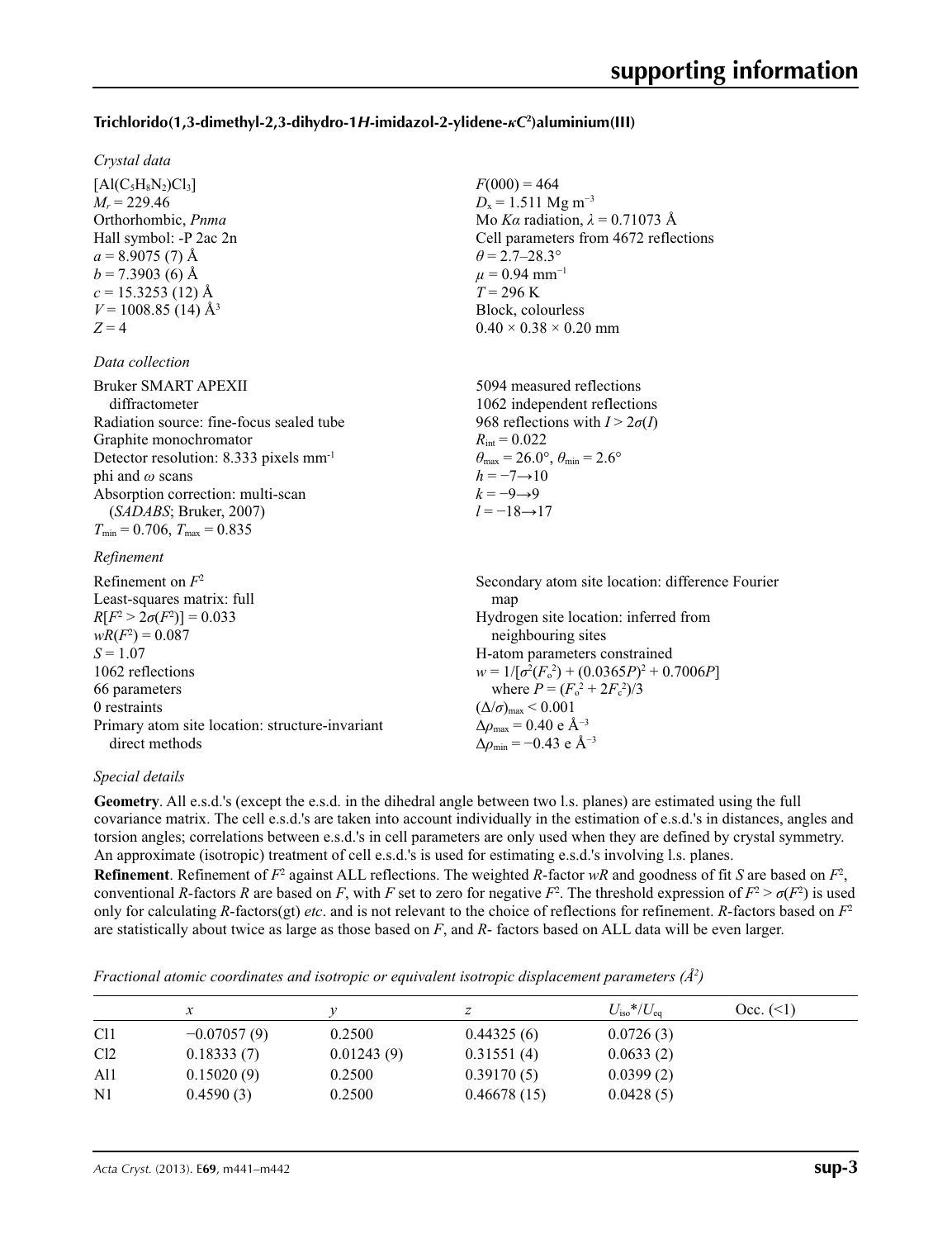| N <sub>2</sub>   | 0.3009(3) | 0.2500 | 0.57221(14) | 0.0405(5) |      |  |
|------------------|-----------|--------|-------------|-----------|------|--|
| C <sub>1</sub>   | 0.3100(3) | 0.2500 | 0.48390(17) | 0.0362(6) |      |  |
| C <sub>2</sub>   | 0.5401(3) | 0.2500 | 0.5426(2)   | 0.0546(8) |      |  |
| H2               | 0.6441    | 0.2500 | 0.5474      | $0.066*$  |      |  |
| C <sub>3</sub>   | 0.4420(4) | 0.2500 | 0.6082(2)   | 0.0537(8) |      |  |
| H <sub>3</sub>   | 0.4649    | 0.2500 | 0.6675      | $0.064*$  |      |  |
| C <sub>4</sub>   | 0.5262(4) | 0.2500 | 0.3794(2)   | 0.0589(8) |      |  |
| H <sub>4</sub> A | 0.4611    | 0.1877 | 0.3395      | $0.088*$  | 0.50 |  |
| H4B              | 0.6217    | 0.1899 | 0.3813      | $0.088*$  | 0.50 |  |
| H <sub>4</sub> C | 0.5399    | 0.3725 | 0.3600      | $0.088*$  | 0.50 |  |
| C <sub>5</sub>   | 0.1634(4) | 0.2500 | 0.6240(2)   | 0.0569(8) |      |  |
| H <sub>5</sub> A | 0.0870    | 0.3169 | 0.5938      | $0.085*$  | 0.50 |  |
| H5B              | 0.1825    | 0.3054 | 0.6796      | $0.085*$  | 0.50 |  |
| H5C              | 0.1303    | 0.1277 | 0.6327      | $0.085*$  | 0.50 |  |
|                  |           |        |             |           |      |  |

*Atomic displacement parameters (Å2 )*

|                 | $U^{11}$   | $L^{22}$   | $\mathcal{L}^{\beta 3}$ | $U^{12}$  | $U^{13}$      | $L^{23}$     |
|-----------------|------------|------------|-------------------------|-----------|---------------|--------------|
| C <sub>11</sub> | 0.0355(4)  | 0.1078(8)  | 0.0747(6)               | 0.000     | 0.0014(4)     | 0.000        |
| Cl <sub>2</sub> | 0.0725(4)  | 0.0603(4)  | 0.0570(4)               | 0.0022(3) | $-0.0091(3)$  | $-0.0172(3)$ |
| Al1             | 0.0347(4)  | 0.0493(5)  | 0.0356(4)               | 0.000     | $-0.0053(3)$  | 0.000        |
| N <sub>1</sub>  | 0.0334(12) | 0.0518(14) | 0.0430(12)              | 0.000     | 0.0001(10)    | 0.000        |
| N <sub>2</sub>  | 0.0395(12) | 0.0463(13) | 0.0357(11)              | 0.000     | $-0.0021(9)$  | 0.000        |
| C <sub>1</sub>  | 0.0334(13) | 0.0405(14) | 0.0348(12)              | 0.000     | $-0.0006(10)$ | 0.000        |
| C <sub>2</sub>  | 0.0343(15) | 0.071(2)   | 0.0590(18)              | 0.000     | $-0.0129(14)$ | 0.000        |
| C <sub>3</sub>  | 0.0503(17) | 0.068(2)   | 0.0431(15)              | 0.000     | $-0.0162(14)$ | 0.000        |
| C <sub>4</sub>  | 0.0402(16) | 0.084(2)   | 0.0524(17)              | 0.000     | 0.0116(14)    | 0.000        |
| C <sub>5</sub>  | 0.0509(18) | 0.081(2)   | 0.0387(15)              | 0.000     | 0.0058(13)    | 0.000        |

*Geometric parameters (Å, º)*

| $Cl1 - Al1$                    | 2.1193(12) | $C2-C3$          | 1.332(5)    |
|--------------------------------|------------|------------------|-------------|
| $Cl2 - Al1$                    | 2.1290(7)  | $C2-H2$          | 0.9300      |
| $Al1-C1$                       | 2.006(3)   | $C3-H3$          | 0.9300      |
| $Al1-Cl2i$                     | 2.1291(7)  | $C4 - H4A$       | 0.9600      |
| $N1 - C1$                      | 1.352(3)   | $C4 - H4B$       | 0.9600      |
| $N1-C2$                        | 1.368(4)   | $C4 - H4C$       | 0.9600      |
| $N1 - C4$                      | 1.468(4)   | $C5 - H5A$       | 0.9600      |
| $N2-C1$                        | 1.356(3)   | $C5 - H5B$       | 0.9600      |
| $N2-C3$                        | 1.373(4)   | $C5 - H5C$       | 0.9600      |
| $N2-C5$                        | 1.460(4)   |                  |             |
| $C1 - A11 - C11$               | 113.32(9)  | $N2$ — $C1$ —All | 131.37 (19) |
| $C1 - A11 - C12$               | 106.74(5)  | $C3-C2-N1$       | 107.2(3)    |
| $Cl1 - Al1 - Cl2$              | 109.45(3)  | $C3-C2-H2$       | 126.4       |
| $C1 - A11 - C12$               | 106.74(5)  | $N1-C2-H2$       | 126.4       |
| $Cl1 - Al1 - Cl2$ <sup>i</sup> | 109.45(3)  | $C2-C3-N2$       | 107.3(3)    |
| $Cl2 - Al1 - Cl2$ <sup>i</sup> | 111.11(5)  | $C2-C3-H3$       | 126.4       |
|                                |            |                  |             |